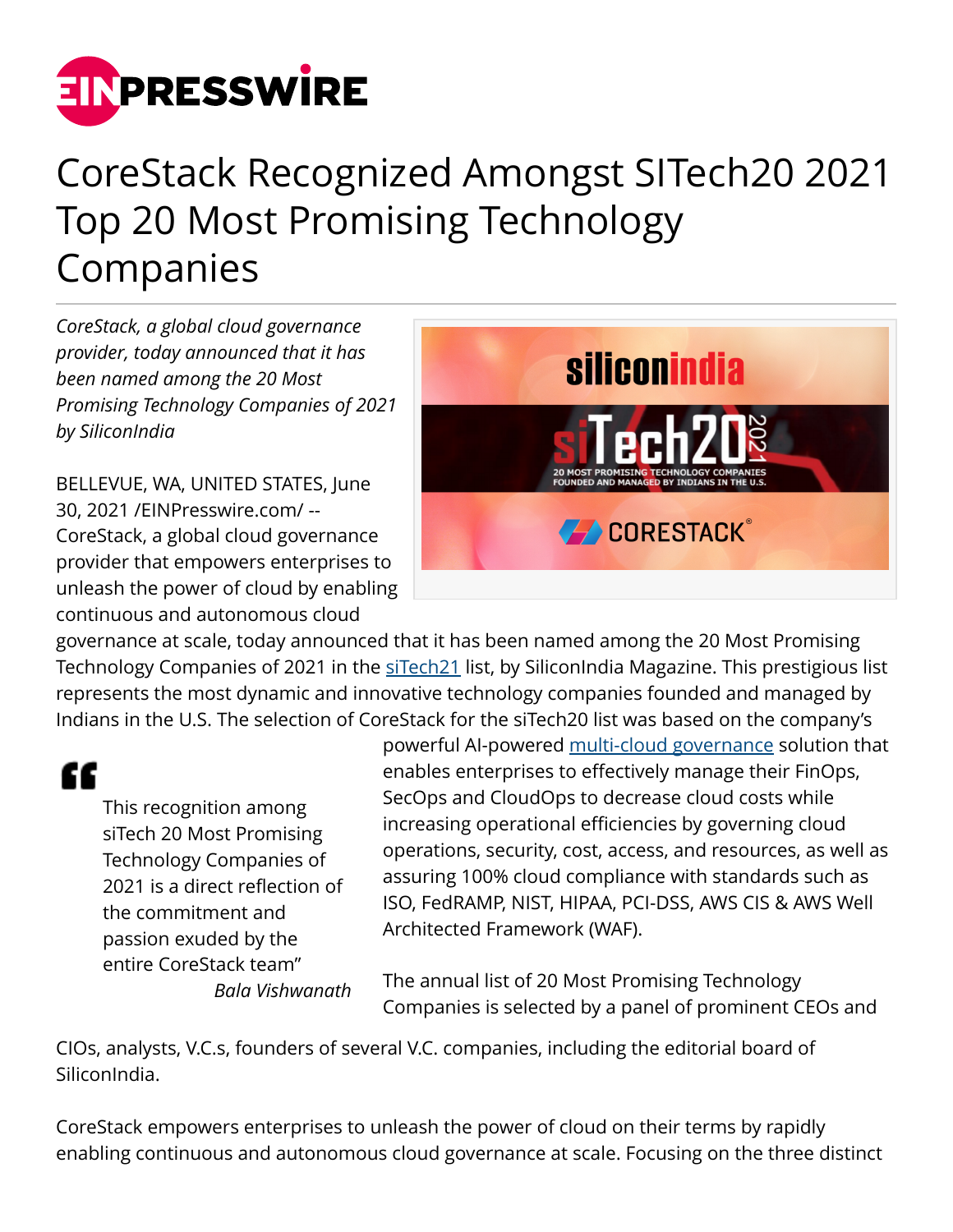verticals of CloudOps, SecOps, and FinOps, CoreStack's solution is architected toward driving maximum output from the cloud. CoreStack's AI and rule-based automation capabilities promise more lean, efficient, and seamless execution of operations. Clients can expect to implement new streamlined workflows with standardized and automated processes that avoid manual intervention errors.

Built on cloud-native services, CoreStack's next-generation solution uses a unique Cloud-as-Code approach which uses deep AI/ML, declarative definitions, and a patented cloud service-chaining technology.

"This recognition among siTech 20 Most Promising Companies is a direct reflection of the commitment and passion exuded by our CEO Ezhilarasan (Ez) Natarajan, and the entire CoreStack team," said Bala Vishwanath, Chief Marketing Officer at CoreStack. "CoreStack is committed to helping enterprises overcome operational complexities in the cloud, security and regulatory compliance challenges, and unabated cloud costs with deeper cloud visibility, governance guardrails, and automatic remediation."

Read the SiliconIndia's full article on CoreStack at <https://lnkd.in/gEhBcTs>. Pages 26 and 27.

More information about CoreStack can be found at [www.corestack.io](http://www.corestack.io)

# # #

## About CoreStack

CoreStack, an AI-powered multi-cloud governance solution, empowers enterprises to unleash the power of cloud on their terms by helping them rapidly achieve continuous and autonomous cloud governance at scale. CoreStack enables enterprises to realize outcomes across FinOps, SecOps and CloudOps such as 40% decrease in cloud costs and 50% increase in operational efficiencies by governing operations, security, cost, access, and resources. CoreStack also assures 100% compliance with standards such as ISO, FedRAMP, NIST, HIPAA, PCI-DSS, AWS CIS & Well Architected Framework (WAF). Enterprises face significant cloud challenges including unpredictable and unabated cloud costs, ever growing security risks, stringent regulatory compliance needs and operational complexities as they navigate the digital transformation journey. CoreStack helps enterprises overcome these challenges by offering deeper cloud visibility, preventative governance guardrails, and automatic remediation. With a unique Cloudas-Code approach that uses deep AI/ML, declarative definitions, connector-less model, and a patented cloud service-chaining technology, CoreStack continually innovates to harness the real power of cloud. CoreStack works with many large global customers across multiple industries including Financial Services, Healthcare, Retail, Education, Telecommunications, Technology and Government. The company is backed by venture investors including Iron Pillar, Dallas Venture Capital (DVC) and Z5 Capital. CoreStack is a recent recipient of the 2021 Gold Stevie American Business Awards in the Cloud Infrastructure category. In addition, CoreStack won the 2021 Best New Products American Business Award in Cloud Governance. CoreStack was recognized as IDC